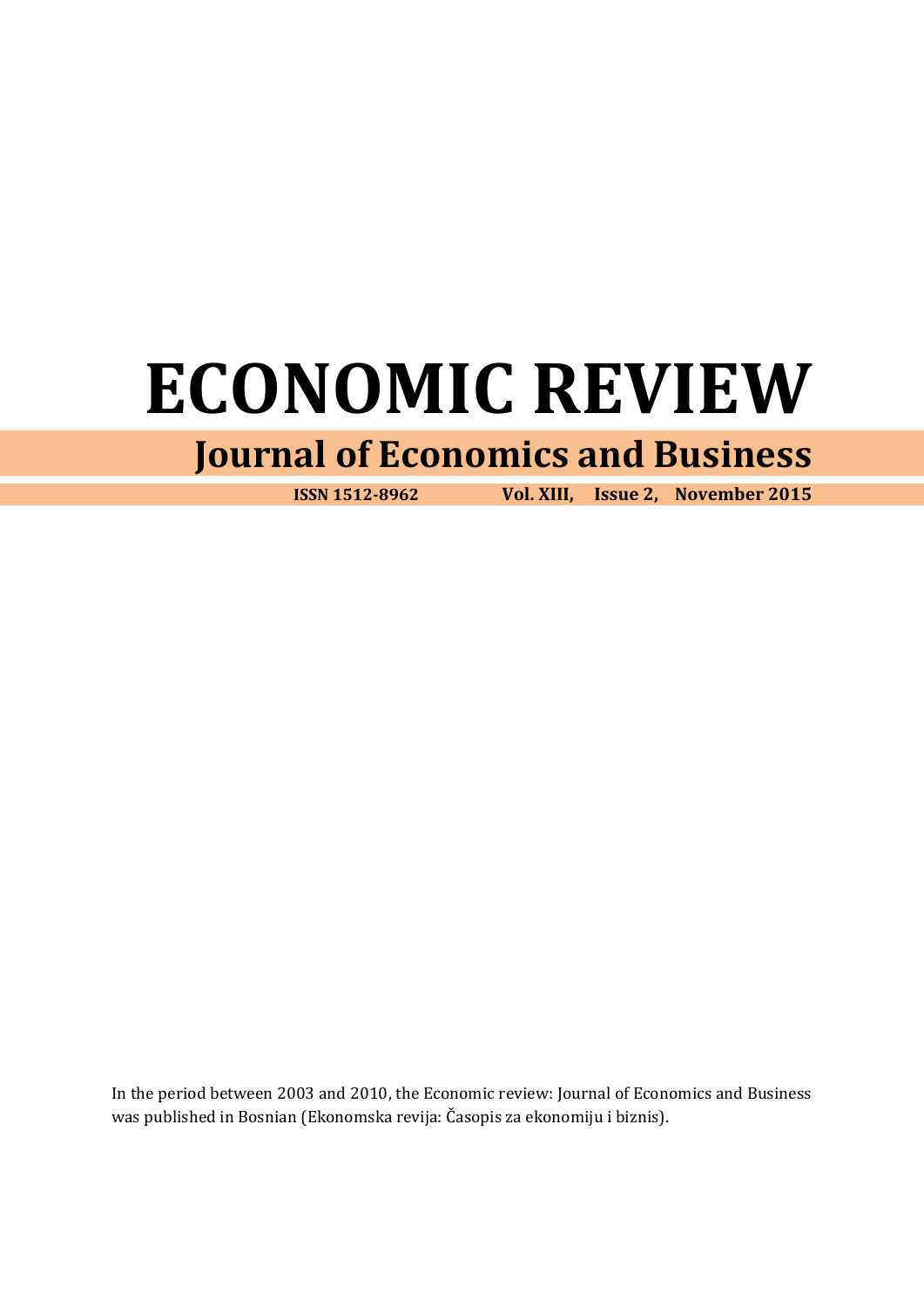#### **Publisher:**

University of Tuzla, Faculty of Economics

#### **Members of Editorial:**

Safet Kozarević, Professor [safet.kozarevic@untz.ba](mailto:safet.kozarevic@untz.ba) Adil Kurtić, Professor [adil.kurtic@untz.ba](mailto:adil.kurtic@untz.ba) Merim Kasumović, Associate professor [merim.kasumovic@untz.ba](mailto:merim.kasumovic@untz.ba) Amra Nuhanović, Assistant professor [amra.kozaric@untz.ba](mailto:amra.kozaric@untz.ba) Meldina Kokorović-Jukan, Assistant professor meldina.kokorovic@untz.ba Sado Puškarević, Associate professor sado.puskarevic@untz.ba **Editorial lectors:**

Tanja Pavlović, Assistant professor

**Members of Editorial Board:** Ali Coşkun, Associate professor Fatih University, Istanbul, Turkey

Ali Göksu, Associate professor International Burch University, Turkey

Aziz Šunje, Professor University of Sarajevo, BiH

Bahrija Umihanić, Professor University of Tuzla, BiH

Dražen Barković, Professor University of Osijek, Croatia

Edin Osmanbegović, Assistant professor University of Tuzla, BiH

Fabrizio Santoboni Sapienza University of Rome, Italy

Fikret Hadžić, Professor University of Sarajevo, BiH

Francisco J. Delgado, Associate professor Faculty of Economics and Business, Oviedo, Spain Gianfranco A. Vento

Regent's University, London, UK Hala Hattab British University in Egypt, El Sherouk, Egypt Hasan Hanić, Professor

Belgrade Banking Academy, Serbia

Joseph W.H. Lough University of California, Berkeley, US Jusuf Šehanović, Professor University Jurja Dobrile in Pula, Croatia

Kasim Tatić, Professor University of Sarajevo, BiH **Webmaster:**

Mr. sc. Senad Čeliković

### **EDITORIAL OFFICE:**

University of Tuzla, Faculty of Economics BiH, 75000 Tuzla, Univerzitetska 8

## **Press:**

Planjax print, Tešanj

#### **Indexed in:**

EBSCO, Directory of Open Access Journals (DOAJ), Scirus, Index Copernicus, Cabell's Directories, ECONBIZ, RePEc.

# **Editor:**

Zijad Džafić, Associate professor University of Tuzla, Faculty of Economics

Jasmina Okičić, Assistant professor [jasmina.okicic@untz.ba](mailto:jasmina.okicic@untz.ba) Beriz Čivić, Assistant professor [beriz.civic@untz.ba](mailto:beriz.civic@untz.ba) Sabina Đonlagić, Assistant professor [Sabina.djonlagic@untz.ba](mailto:Sabina.djonlagic@untz.ba) Amra Babajić, Assistant professor amra.babajic@untz.ba Mirza Suljić, Senior teaching assistant [mirza.suljic@untz.ba](mailto:mirza.suljic@untz.ba)

Lorena Škuflić, Associate professor University of Zagreb, Croatia

Mary A. Weiss, Professor Temple University, Philadelphia, US

Miodrag Lovrić, Professor University of Kragujevac, Serbia

Miroslav Rebernik, Professor University of Maribor, Maribor, Slovenia

Mustafa Sinanagić, Professor University of Tuzla, BiH

Reza Fazeli California Polytechnic University, Pomona, US

Sead Omerhodžić, Professor University of Tuzla, BiH

Sejfudin Zahirović, Professor University of Tuzla, BiH

Senija Nuhanović, Associate professor,

University of Tuzla, BiH

Slavica Singer, Professor University of Osijek, Croatia Stevan Stević, Professor

University of Eastern Sarajevo, BiH

Thomas Schøtt, Professor University of Southern Denmark, Kolding, Denmark

Tim Query, Associate professor New Mexico State University, Las Cruces, US Zlatan Fröhlich International Graduate Business School (IGBS) Zagreb, Croatia

### **Technical Editor:**

Beriz Čivić, Assistant professor Amra Babajić, Assistant professor

t. +387 (0)35 320 820; f. +387 (0)35 320 821 www.ef.untz.ba, e-mail: economic.review@untz.ba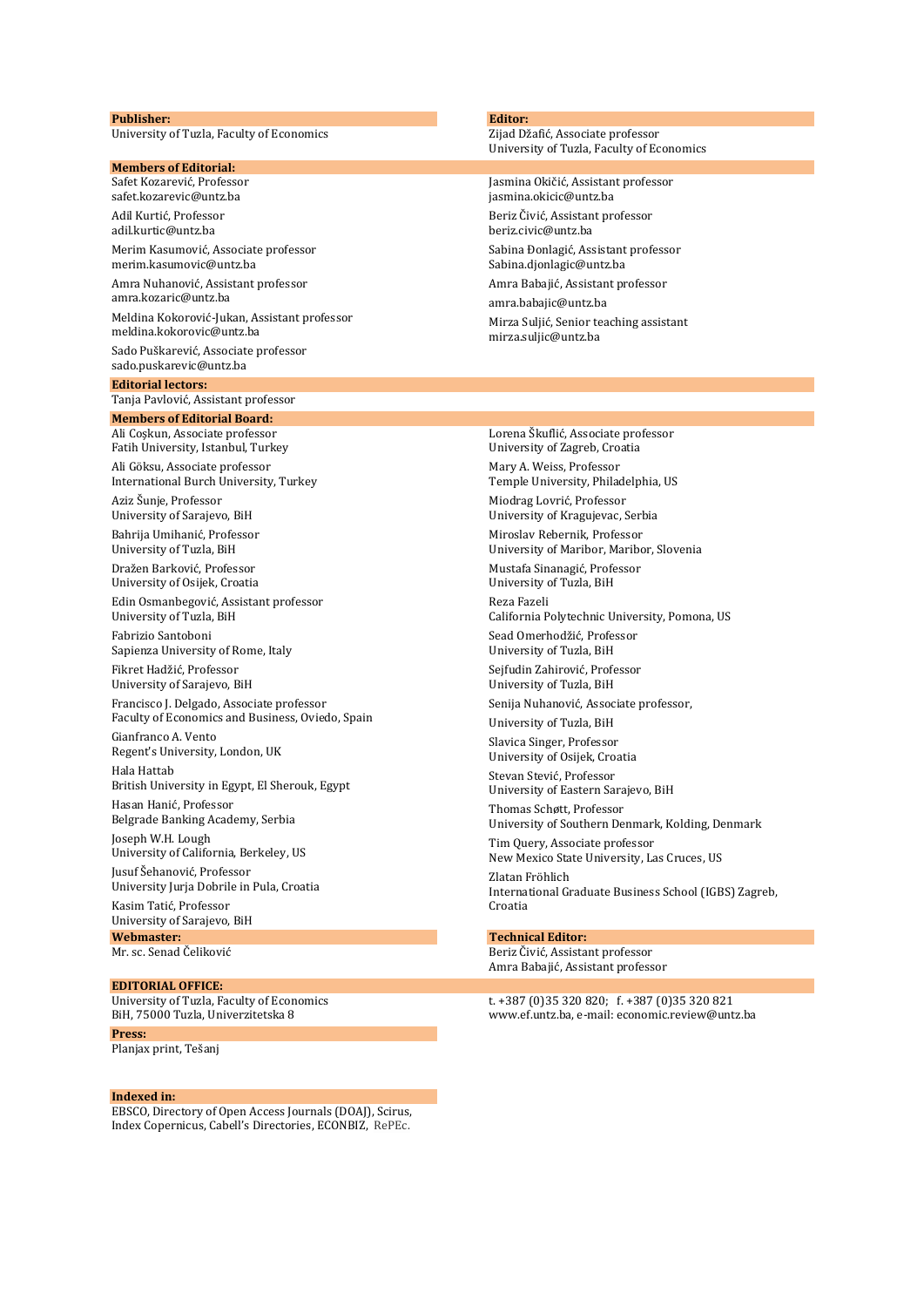# **CONTENTS**

# /// 5 – 6 **FROM THE EDITOR**

Zijad Džafić

///

7 – 20 **THE EFFECT OF TRANSACTIONAL LEADERSHIP ON EMPLOYEES PERFORMANCE – CASE STUDY OF 5 ALGERIAN BANKING INSTITUTIONS** Ali Bousbia Brahim , Ognjen Riđić, Tomislav Jukić *Review article*

///

21 – 34 **INTERNET FINANCIAL REPORTING IN BOSNIA AND HERZEGOVINA** Tarik Zaimović, Azra Zaimović, Anela Fazlić *Preliminary communication*

///

35 – 51 **EMPIRICAL ANALYSIS OF THE PROFITABILITY AND INDEBTEDNESS IN LISTED COMPANIES – EVIDENCE FROM THE FEDERATION OF BIH** Dragan Gabrić *Preliminary communication*

///

52 – 61 **USING ECONOMETRICS TO UNDERSTAND INCLUSION OF PERSONS WITH DISABILITIES IN THE WORKFORCE OF BOSNIA AND HERZEGOVINA** Ensar Sehic, Elma Satrovic, Seid Fijuljanin *Preliminary communication*

///

62 – 73 **BANCASSURANCE CONCEPT FROM THE PERSPECTIVE OF MONTENEGRIN MARKET**

 Milijana Novovic Buric , Vladimir Kascelan, Sasa Vujosevic *Preliminary communication*

///

74 – 86 **CHALLENGES OF EVALUATION OF THE INFLUENCE OF ENTREPRENEURSHIP EDUCATION**

> Sunčica Oberman Peterka, Tihana Koprivnjak, Petra Mezulić *Original scientific paper*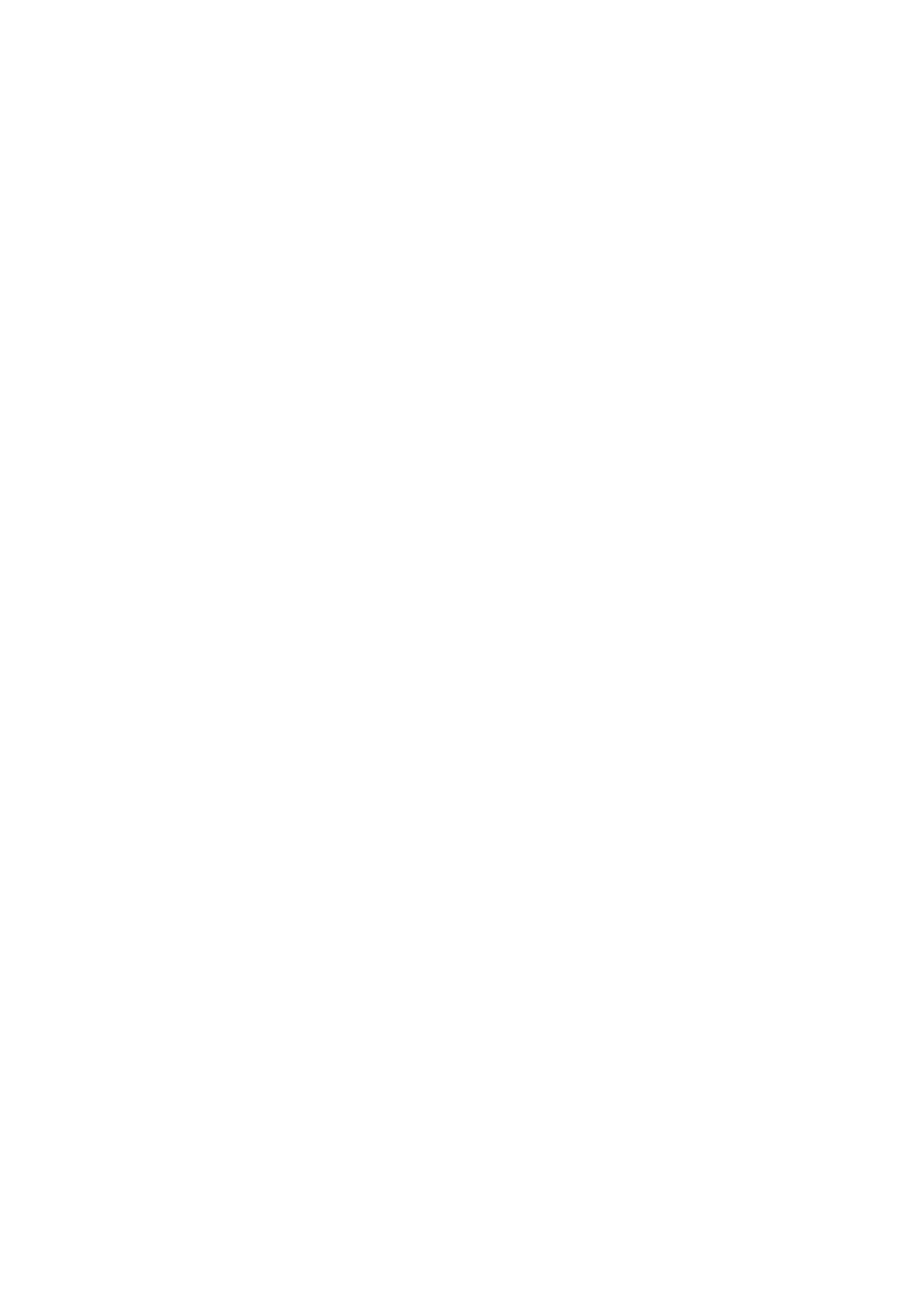# **FROM THE EDITOR**

# Dear reader,

It is a great pleasure to introduce the second issue of the journal in 2015. For this issue, we selected six new interesting topics in the field of economics and business, provided by the authors from Turkey, Montenegro, Croatia, and Bosnia and Herzegovina. The last three papers were selected from the 4th International Scientific Conferences ICEI 2015, held in Tuzla. As of this issue, our journal is available and indexed at the RePEc (Research Papers in Economics) base.

The first paper, THE EFFECT OF TRANSACTIONAL LEADERSHIP ON EMPLOYEES PERFORMANCE – CASE STUDY OF 5 ALGERIAN BANKING INSTITUTIONS is written by three authors Ali Bousbia Brahim, Ognjen Riđić and Tomislav Jukić. The paper investigated the impact of transactional leadership style on employees' performance in Algerian banks. The objectives of the study was to determine the relationship between transactional leadership style and employees performance, The recommendation was made that managers adopt leadership style(s), such as transformational and Level 5 leadership, which will enable them to successfully integrate and maximize available resources within the internal and external environment for attainment of organizational goals.

The following paper by Tarik Zaimović, Azra Zaimović and Anela Fazlić titled INTERNET FINANCIAL REPORTING IN BOSNIA AND HERZEGOVINA offered a retrospective of using the Internet as a communication channel between a company and its stakeholders. It is a norm in today's economy, and the Web-based company reports have long replaced traditional forms of corporate reporting. Building on earlier studies, they analyzed the IFR practices of companies traded on two stock exchanges in Bosnia and Herzegovina by estimating multiple regressions separately for both stock exchanges. Their estimations revealed that profitability measured by return on equity and market activity represented by share turnover significantly affect the IFR index for companies traded on the Banja Luka Stock Exchange (BLSE); with companies traded on the Sarajevo Stock Exchange (SASE) size measured by total asset as well as market activity measured by share turnover have a positive effect on the IFR index.

The next paper EMPIRICAL ANALYSIS OF THE PROFITABILITY AND INDEBTEDNESS IN LISTED COMPANIES – EVIDENCE FROM THE FEDERATION OF BOSNIA AND HERZEGOVINA is written by Dragan Gabrić. The aim of this paper is to examine and determine the level of correlation between profitability and indebtedness, and to research the differences in the level of indebtedness regarding company's profitability. The results of the correlation analysis indicate that there is a negative correlation between profitability indicators and indebtedness indicators within the researched companies in the observed period, which was specially indicated through the Total debt in the number of years and Interest coverage ratio.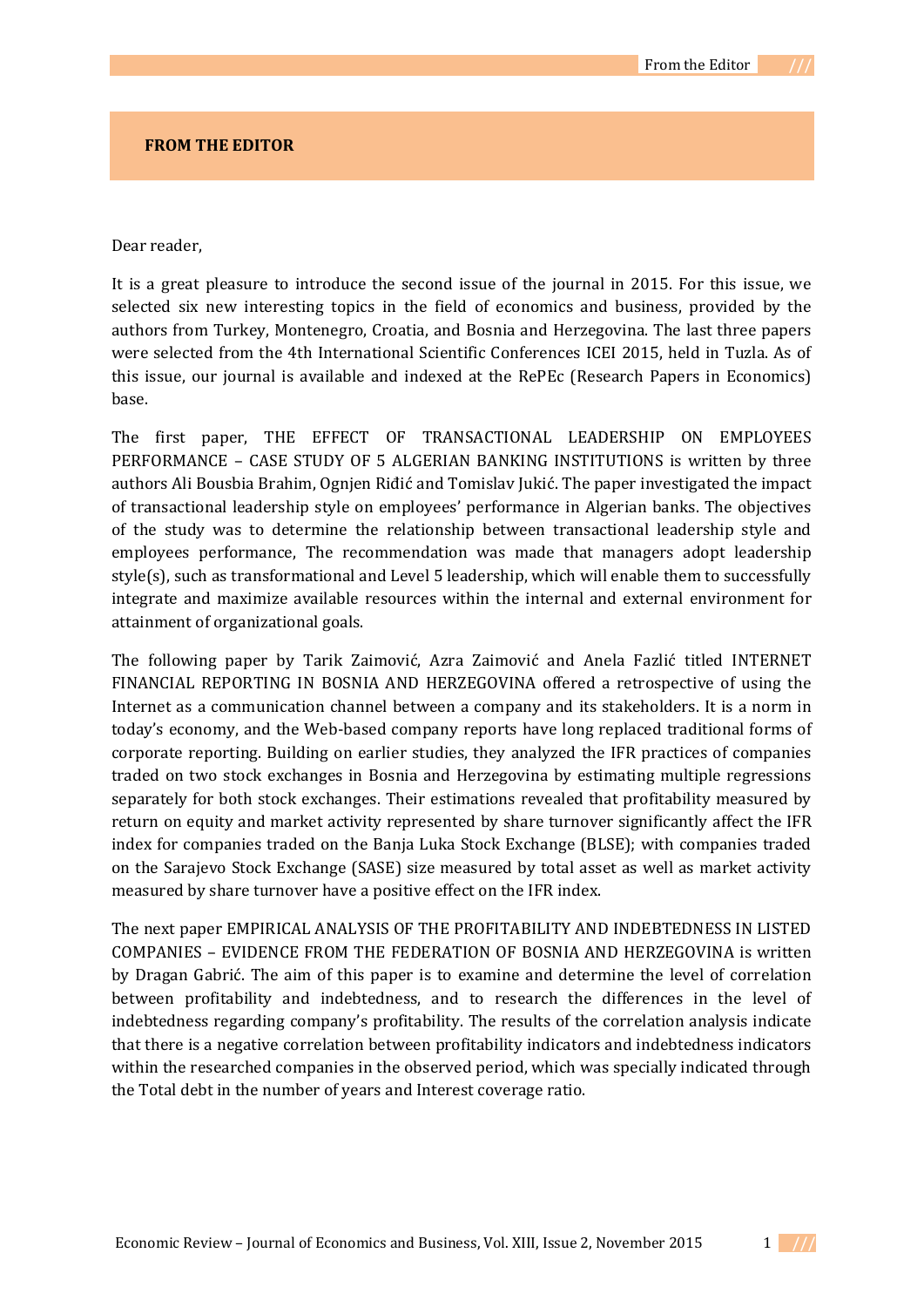In the paper USING ECONOMETRICS TO UNDERSTAND INCLUSION OF PERSONS WITH DISABILITIES IN THE WORKFORCE OF BOSNIA AND HERZEGOVINA, Ensar Sehic, Elma Satrovic and Seid Fijuljanin presented the results of the analysis which show that the size of organization, in terms of the number of employees, primarily influences the likelihood of employment of persons with disabilities. The aim of this multidisciplinary research is twofold: to investigate factors that may influence employment of persons with disabilities, and to examine employers' perceptions of persons with disabilities in terms of potential employment. The research team used a sample of 101 employers from BiH and performed the logit model maximum likelihood estimation.

The following paper by Milijana Novovic Buric, Vladimir Kascelan and Sasa Vujosevic titled BANCASSURANCE CONCEPT FROM THE PERSPECTIVE OF MONTENEGRIN MARKET is focused on integrated services of financial institutions and their contribution to the quality and development of financial markets. The collaboration of banks and insurance companies through the bancassurance model, as the distribution channel of insurance products, results in reduction of business risk and costs of market research and achieves better profitability and other mutual benefit. Although bancassurance has development perspective on the Montenegrin market, the paper proved that adequate education and motivation of employees in the banking sector as well as the adequate demand for this type of financial services are necessary for its successful implementation.

The last paper, CHALLENGES OF EVALUATION OF THE INFLUENCE OF ENTREPRENEURSHIP EDUCATION is oriented to the analysis of the entrepreneurship education. Entrepreneurship education has a positive influence on the development of entrepreneurial spirit of young people. The pilot study in Croatia (within the ASTEE project) was carried out in primary and secondary schools and faculties in the city of Osijek. A total of 644 pupils and students from all three educational levels were surveyed. The authors, Sunčica Oberman Peterka, Tihana Koprivnjak and Petra Mezulić, confirmed in this study that formal education stifles creativity in children and that it (creativity) is greatly reduced as education progresses in Croatia.

Editor:

Zijad Džafić University of Tuzla, Faculty of Economics